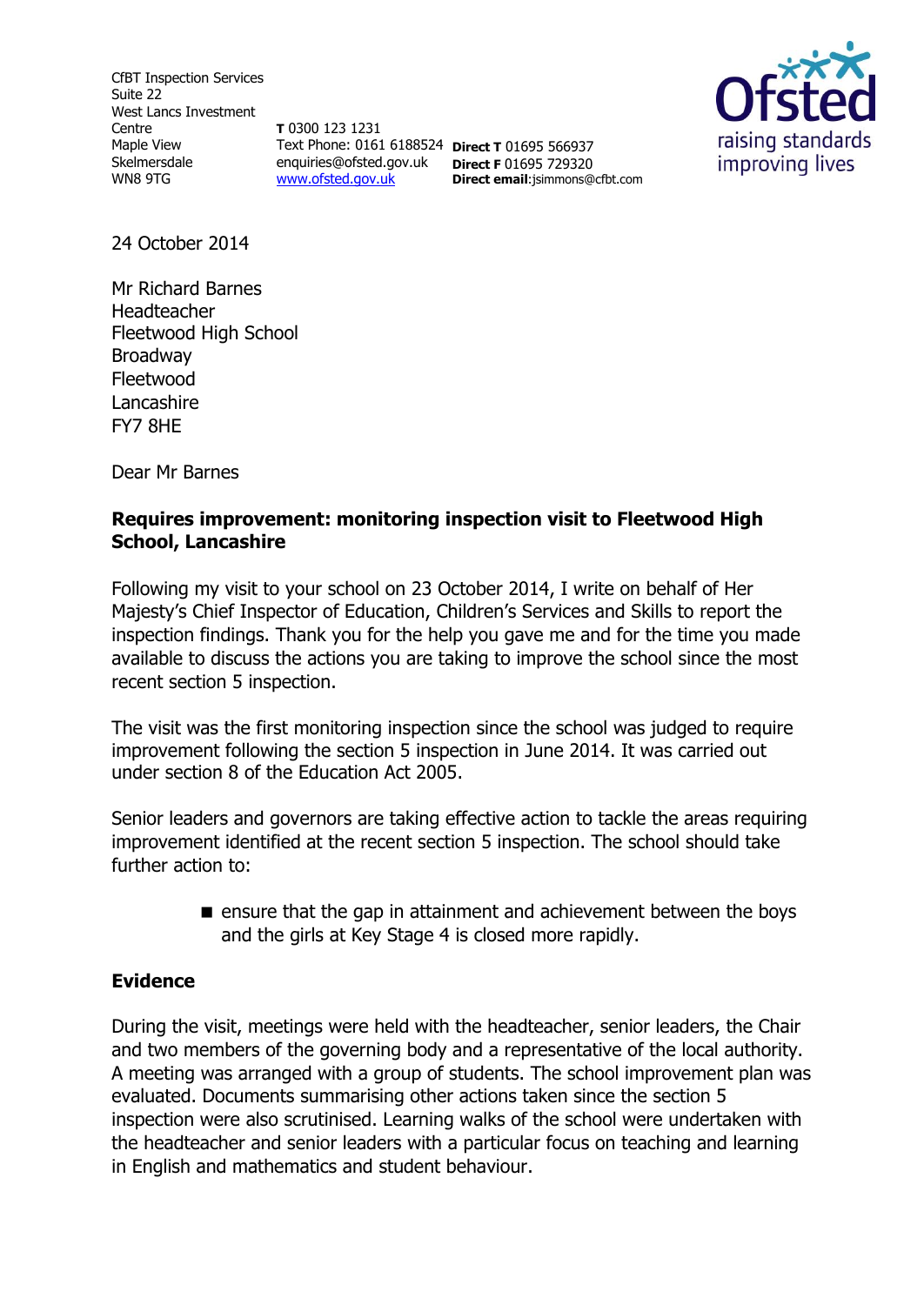

# **Context**

A new head of mathematics has been appointed as well as three new mathematics teachers. There have been no other significant changes to the school's context since the section 5 inspection.

#### **Main findings**

The school's post inspection improvement plan tackles the key recommendations arising from the June inspection. It is supported by a well-focused monitoring and evaluation scheduled that charts the actions taken and evaluates their impact.

The school's unvalidated 2014 data for GCSE examinations indicate a continued improvement in the proportion of students attaining five grades A\* to C including English and mathematics. There has been a 17% improvement in this indicator over a three-year period. In 2014 GCSE results were above the government's floor standards, the minimum expectations for students' attainment and progress. A strong trend of improvement in the progress that students make at Key Stage 4 has been established over a three-year period. The provisional GCSE data for 2014 indicates that students made stronger progress in English. There was a slight decline in the percentage of students who made expected progress in mathematics. However school senior leaders are aware of the reasons for this and have moved swiftly to tackle teaching issues in mathematics. The achievement and progress gaps between disadvantaged students and their peers are narrowing but remain a concern. The school is aware that boys significantly underachieve when compared to girls at GCSE. School leaders recognise that improvement in GCSE results need to be sustained and further accelerated. The school has increased its focus on the promotion of literacy across the school and especially in Years 7 and 8. Reading intervention programmes have had a positive impact on students' reading ages but this practice now needs to be embedded and sustained.

School data is now used more effectively to identify areas of underperformance and plan appropriate intervention and improvement strategies. The school's effective tracking and monitoring systems are now better focused on identifying where interventions are required to enable accelerated student progress. In the lessons observed there was a strong focus on work set meeting the learning needs of all students. Additional learning walks and work scrutiny by senior staff have been introduced to monitor the progress of all students. Programmes are now in place to share the best practice in teaching and learning more effectively.

School monitoring records show that student behaviour in classes and around the school has improved since the last section 5 inspection. Attendance rates are improving and fixed term exclusion rates reducing. A sense of order and focused learning activities now characterise the school environment. Learning walks